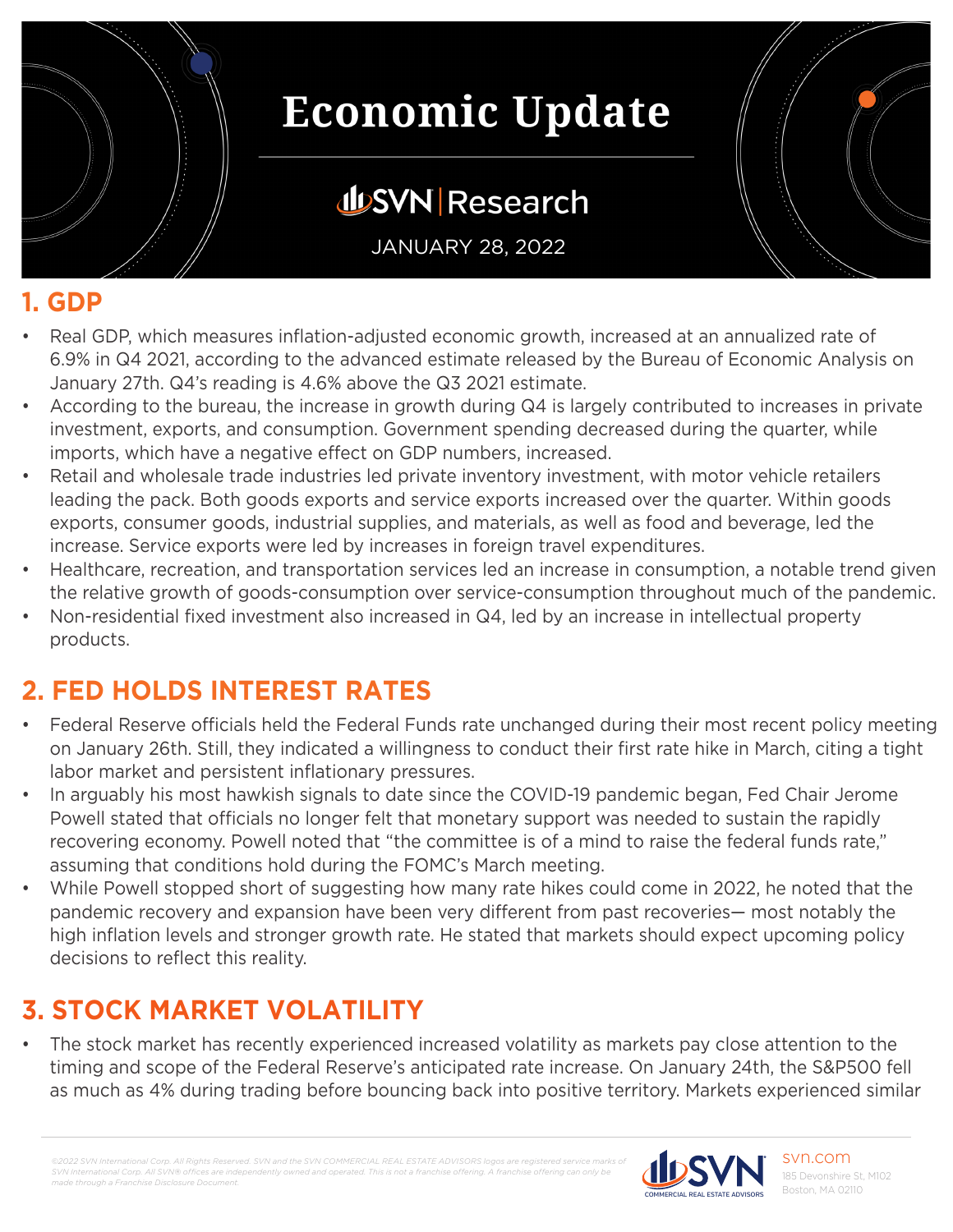

## **JUSVN Research**

swings throughout the week as investors digested statements from Fed policymakers indicating a more hawkish stance on monetary policy.

- Tech stocks have suffered some of the steepest losses through the week, with the tech-heavy Nasdaq 100 underperforming all major indices on January 26th.
- According to a tally by Bloomberg, more than \$5 trillion has been wiped out from stock values this year. While markets have generally anticipated a monetary tightening cycle beginning this year, most projections were in the range of two-to-four rate hikes by year's end. However, since Chair Powell's statement earlier in the week signaled his belief that the Central Bank should no longer need to support the economic recovery with accommodative rates, market forecasts have risen to an average of five rate hikes in 2022.

### **4. MORTGAGE RATES**

- The Mortgage Bankers Association reported that the average rate on a 30-year mortgage jumped for the fourth consecutive week to 3.64% during the week ending January 14th. This is the highest rate on the 30-year mortgage since March 2020.
- In recent weeks borrowing costs have climbed as bond markets react to the likelihood of monetary tightening by the Federal Reserve in the coming months.
- On the one hand, the rise in costs has come with a refinancing drop-off. However, as prospective homeowners look to lock in lower rates in anticipation of higher rates on the horizon, lenders have noticed an increase in home-purchase loan applications. According to MBA, home-purchase applications rose 7.9% during the week ending January 14th. Refinancing applications dropped by 3.1%— its lowest mark in over two years.

### **5. EVOLVING DEMOGRAPHICS OF THE APARTMENT MARKET**

- A recent study by MetLife Investment Management analyzed the evolving demographics that are likely to shape the future of apartment demand in the US. In their report, researchers indicated an anticipated 11 million new households will be formed in the US between now and 2030.
- Separate from the cyclical factors observed during the pandemic, the analysis predicts several longerterm structural factors that have and may continue to exert upward pressure on residential prices and rents in the coming years. An immediate standout is the low rate of new construction experienced over the past decade. According to the report, the US housing stock ticked up just 0.3% each year from 2010 to 2020 compared to a 1.4% average annual increase between 1980 and 2010.
- Demographically, aging Baby Boomers and family-forming Millennials stand out as the cohorts likely to fuel apartment rents over the coming decade. Baby Boomers are increasingly less likely to live their

*©2022 SVN International Corp. All Rights Reserved. SVN and the SVN COMMERCIAL REAL ESTATE ADVISORS logos are registered service marks of SVN International Corp. All SVN® offices are indeperational Corp. All SVN®* offices are indeper *made through a Franchise Disclosure Document.*



svn.com 185 Devonshire St, M102 Boston, MA 02110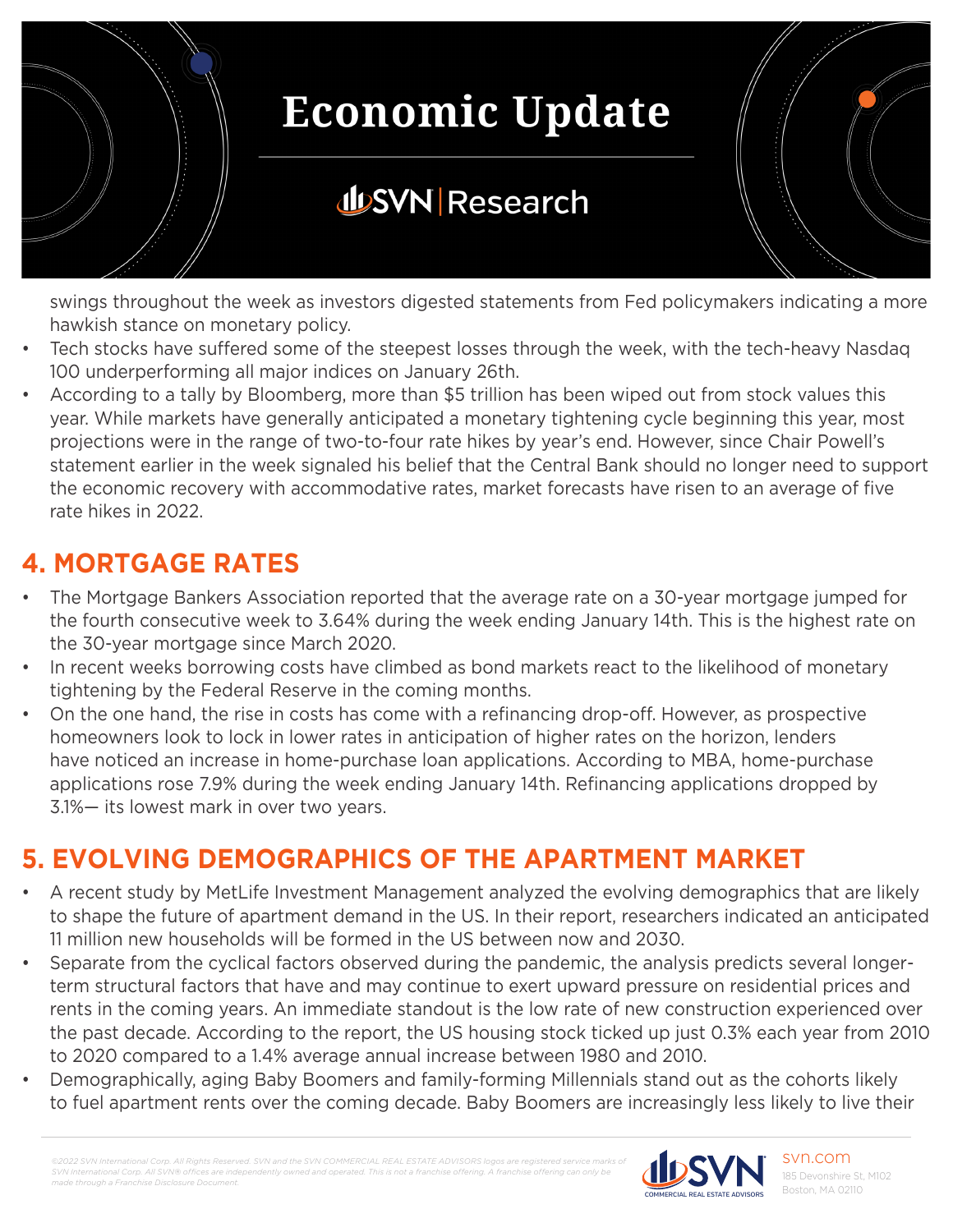

## **JUSVN Research**

senior years in retirement communities than previous generations, which is already impacting available housing supply but may also contribute to rent inflation as homeowning responsibilities become burdensome for aging households. Aging Millennials who also face increased financial constraints in student debt and low savings are also likely to contribute to rent pressures, particularly in single-family rentals.

• Further, remote workers will also increase rent costs as they migrate away from the urban centers and sort into communities that more fit their living preferences.

#### **6. OFFICE DEMAND**

- The VTS national Office Demand Index (VODI) finished the year at 58 in December, representing a decline of 33% since August and the fifth straight month of deterioration. The metric represents current Office demand as a percentage of a 2018-2019 benchmark to help quantify the effects of COVID-19 on the sector.
- VTS notes that declines were due to some leveling off after pent-up demand led to a surge in the index in 2021, culminating in a reading of 87 in August 2021. The decline in the year's closing months could also be related to pandemic-driven economic and health concerns. The December drop in demand was less than expected before the pandemic. Demand fell 2-to-3 times more in December 2018 and 2019 than it did in 2021.
- Each metro that VTS produces data for has seen office demand decline from its 2021 peaks. In 2021, peak-to-current declines ranged from 30.8% in Seattle to 50.5% in Washington DC. This translates into the December metro-level VODIs showing demand as low as 33 in Boston and as high as 72 in Seattle.

### **7. INDEPENDENT LANDLORD RENTAL PERFORMANCE**

- Research by Chandan Economics suggests that the on-time collection rate for independently operated residential properties was 80.7% in January, up slightly from December's rate of 80.1%. The improvement puts the on-time collection rate about one percentage point below the 81.7% seen in March 2020 – the last full month before the start of the pandemic. On-time collection rates have improved for three consecutive months.
- On-time collection rates in the Sun Belt region have underperformed the rest of the market of late. The first estimate for January 2022 shows on-time collection rates average 79.3% in the Sun Belt compared to 80.6% outside of it. Due to rapid migration and strong economic fundamentals, local property markets are generally strong in the Sun Belt. Still, rising rents could also be pressuring existing tenants to adjust to a new equilibrium.
- On-time collection rates in single-family rentals averaged higher than other property types in recent

*©2022 SVN International Corp. All Rights Reserved. SVN and the SVN COMMERCIAL REAL ESTATE ADVISORS logos are registered service marks of SVN International Corp. All SVN® offices are indeperational Corp. All SVN® offices are indeperational made through a Franchise Disclosure Document.*

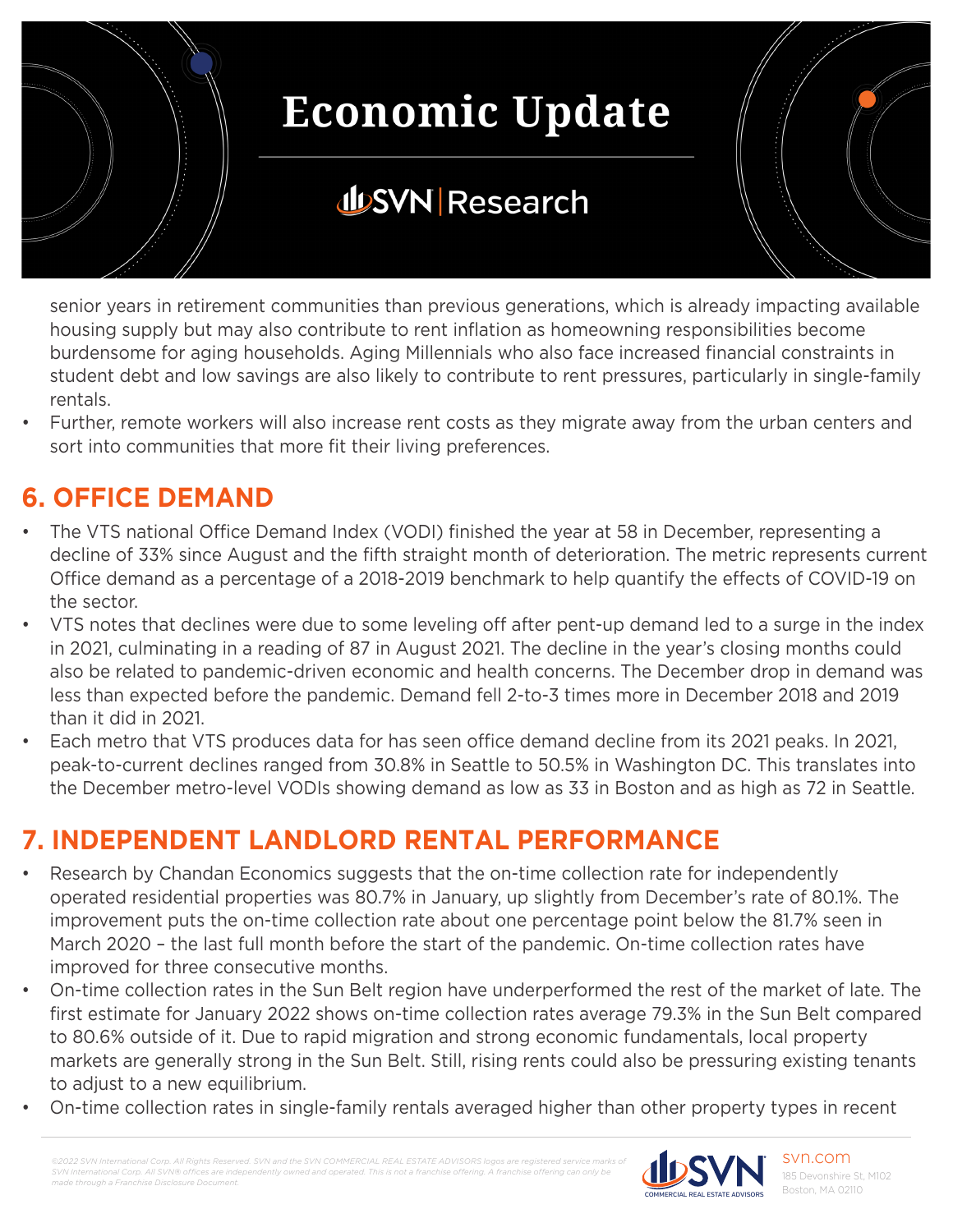

months but dipped by 93 basis points (bps) month-over-month to 79.4% in January's first estimate. Notably, other property types' on-time collection rates are trending up. On-time collection rates have improved for five straight months in small multifamily properties and three months in a row for 2-4 unit properties. In January's first estimate, both property types had on-time collection rates averaging just under 81%.

#### **8. UNEMPLOYMENT CLAIMS**

- For the first time in four weeks, initial jobless claims fell from the week prior, an early signal of the Omicron variant's fading effect on labor markets.
- During the week ending on January 22nd, seasonally adjusted initial claims were 260k, 30k less than the previous week. However, the 4-week moving average for initial claims rose by 15k, settling at 247k.
- Continuing unemployment claims, which measures all non-first-time applications, rose by 51k to 1.64 million during the week ending January 15th, the latest week of data availability.
- While the federal government and most states have sunset extended unemployment benefits that were available during the pandemic, New Jersey and New Mexico still have supplemental benefits available.
- Notably, in December, first-time unemployment claims fell to their lowest level in over 50 years, indicative of a tight labor market where employers who typically make job cuts following the holiday rush are retaining workers amid a persistent labor shortage.

#### **9. NEW RESIDENTIAL CONSTRUCTION**

- According to the Census Bureau's latest report, building permits for privately-owned housing units rose by 9.1% month-over-month in December to a seasonally adjusted annual rate (SAAR) of 1.87 million. This is 6.5% above the December 2020 rate.
- Notably, real estate tax changes enacted in Philadelphia, PA, for residential projects permitted after December 31st had the effect of pushing up averages in the Northeast region. Permits issued in the region rose by 112% from November to December.
- From November, housing starts rose 1.4% to a SAAR of 1.7 million in December. This is 2.5% above the December 2020 rate of 1.66 million housing starts.
- Completions fell 8.7% from November to December to an estimated SAAR of 1.3 million. This is 3.9% below the December 2020 rate of 1.38 million completions.
- Overall, roughly 1.33 million housing units were completed in 2021, 4.0% above the 2020 figure of 1.29 million.

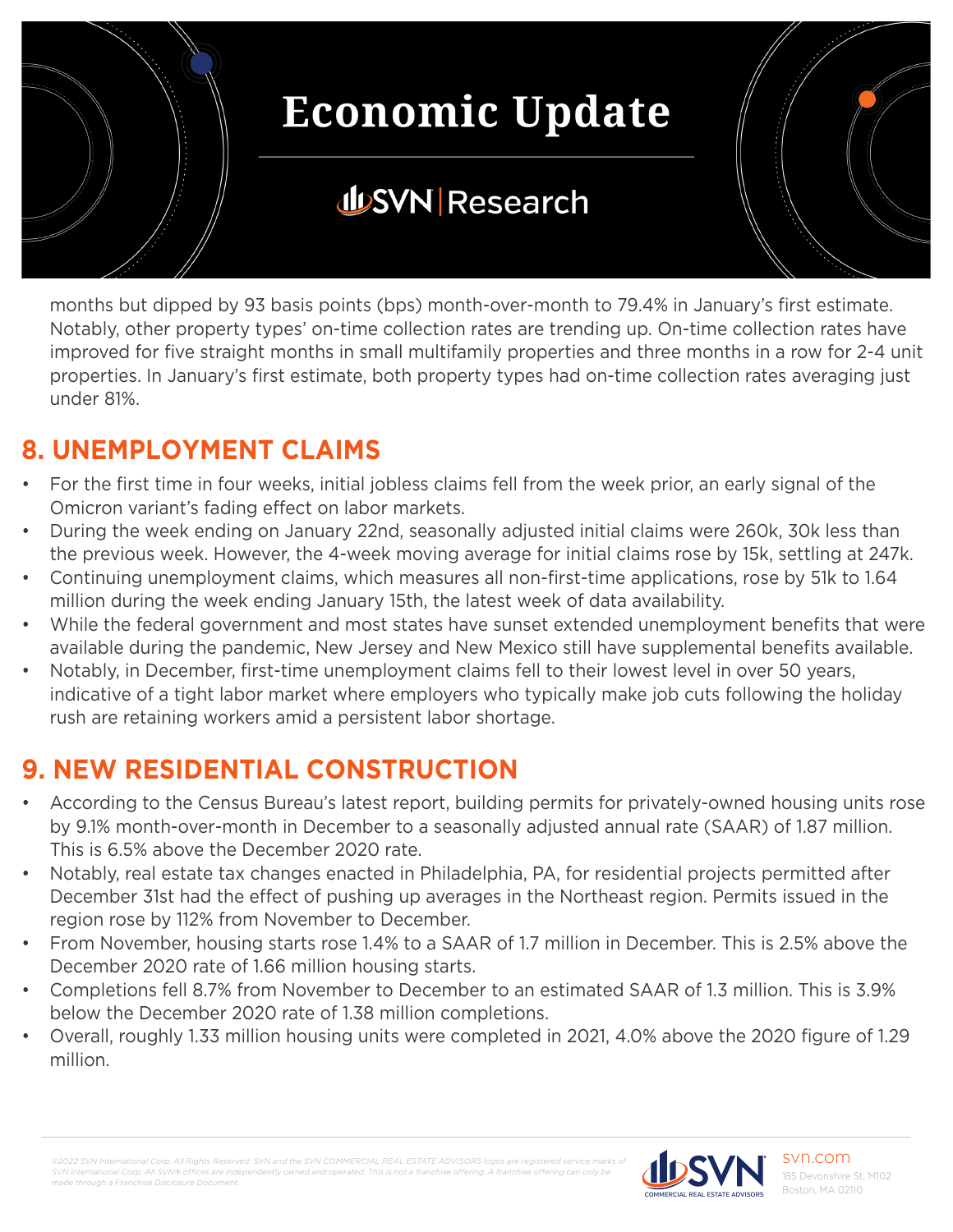

## **JUSVN Research**



- According to recent reporting by Bloomberg and documented activity at the Chicago Mercantile Exchange, futures activity surrounding the Secured Overnight Financing Rate (SOFR), the industry's replacement for the historically used LIBOR rate, has increased in recent weeks as speculation increases over the Federal Reserve's policy plans.
- According to the CME Group, SOFR open rates have climbed to a record 2.27 million contracts, roughly 20% of total Eurodollar volume. Daily, SOFR versus Eurodollar activity has risen from 10% in October to above 30% at the beginning of January.
- SOFR, like LIBOR, is meant to serve as a benchmark interest rate for dollar-denominated loans. The transition to SOFR is expected to increase long-term liquidity but also result in substantial short-term trading volatility in derivatives markets.